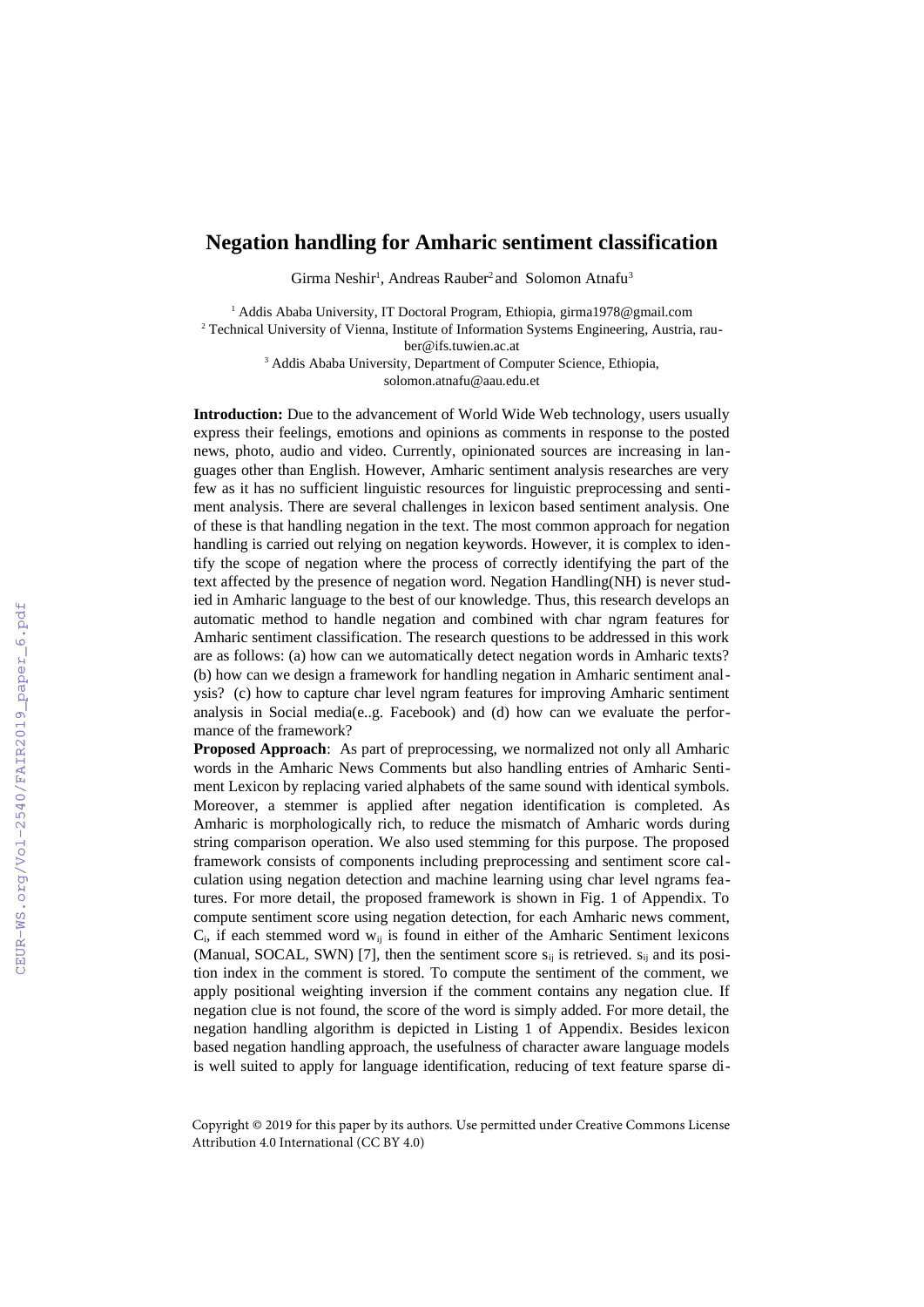mensionality, helps to handle spelling errors, abbreviations, special characters, etc. [6]. That is why we proposed character level ngram approaches to reduce and address these issues for Amharic facebook news comments' sentiment classification rather than word level ngram approaches. For example, the negation carrying Amharic word "አልወደውም"/ "I do not like him"/ has 2-gram character level features includes አ-አል-ልወ-ወደ-ደው-ውም-ም, 3-gram character level features are አ- አል-አልወ-ልወደ-ወደው-ደውም-ውም-ም, etc. The negation marker/morpheme/ አል- is detected as feature of the negation word/"አልወደውም"/. Thus, prior to char ngram based sentiment classification, we partition the Annotated Amharic Facebook News Comment corpus into training and testing sets. Logistic regression(LR) and Naïve Bayesian(NB) models are built relying on the term-frequency inverse document frequency(tfidf) of char level and word level(baseline) bi-gram and tri-gram features of training set.

**Results**: For Amharic Sentiment Classification, the results of the accuracy of the individual and the combined models on the test set are presented in detail in Table 1 of Appendix. The results in Table 1 show that negation handling algorithm outperforms very well (acc. 86.2%) than the performance of character level and word level based machine learning models for classifying sentiment of Amharic texts. On the other hand, character level ngram based classifier is more useful for classifying Amharic Sentiment than word level ngram models (baseline) (accuracy of 95.27). Finally, the hybrid model is obtained by combining negation handling approach and char ngram models (NB+LR). This hybrid model outperforms with accuracy of 98% than the other models and its combinations. Yet, it is quite difficult to find why errors are gen erated in predicting sentiment category of Amharic Facebook Comments. For example the facebook comment, 'በቃል የሚነገሩነገሮችን በተግባር እንዲፈፀሙልን እንፈልጋለን፣ '/ We need to see accomplished in practice that we heard in words/ is wrongly predicted. This comment does not express any opinion. This kind of comment represents wishes that someone wants it to be done, but not necessarily expressing sentiment. Further researches needs to be carried out to reduce the source of errors in predicting sentiment class of Amharic comments. Our recent findings is a good starting point to improve the performance of Amharic sentiment analysis in facebook news comments. Fine tuning char ngram features shows suitableness and flexible for sentiment analysis of resource limited language (e.g. Amharic) than word level ngram models

**Conclusions**: In general, extensive linguistic resources are expensive to build sentiment classification on the less dominant languages (e.g. Amharic). To reduce this problem, we proposed negation handling approach and char ngram approach for Sentiment analysis of Amharic face book news comments. So far, we have seen that the proposed approach still lacks accuracy of Amharic sentiment classification. The approach potentially does not sufficiently capture the language specific features that help to identify the sentiment class of Amharic news comment in social media. Further work should be performed to reduce the amount of errors in sentiment analysis of Amharic facebook news comments. To address these issues, we may need to consider char ngram embedding features from corpus of the same domain(e.g. Facebook news comments). Besides, Amharic negation scope identification and handling is recommended to be investigated for further researches.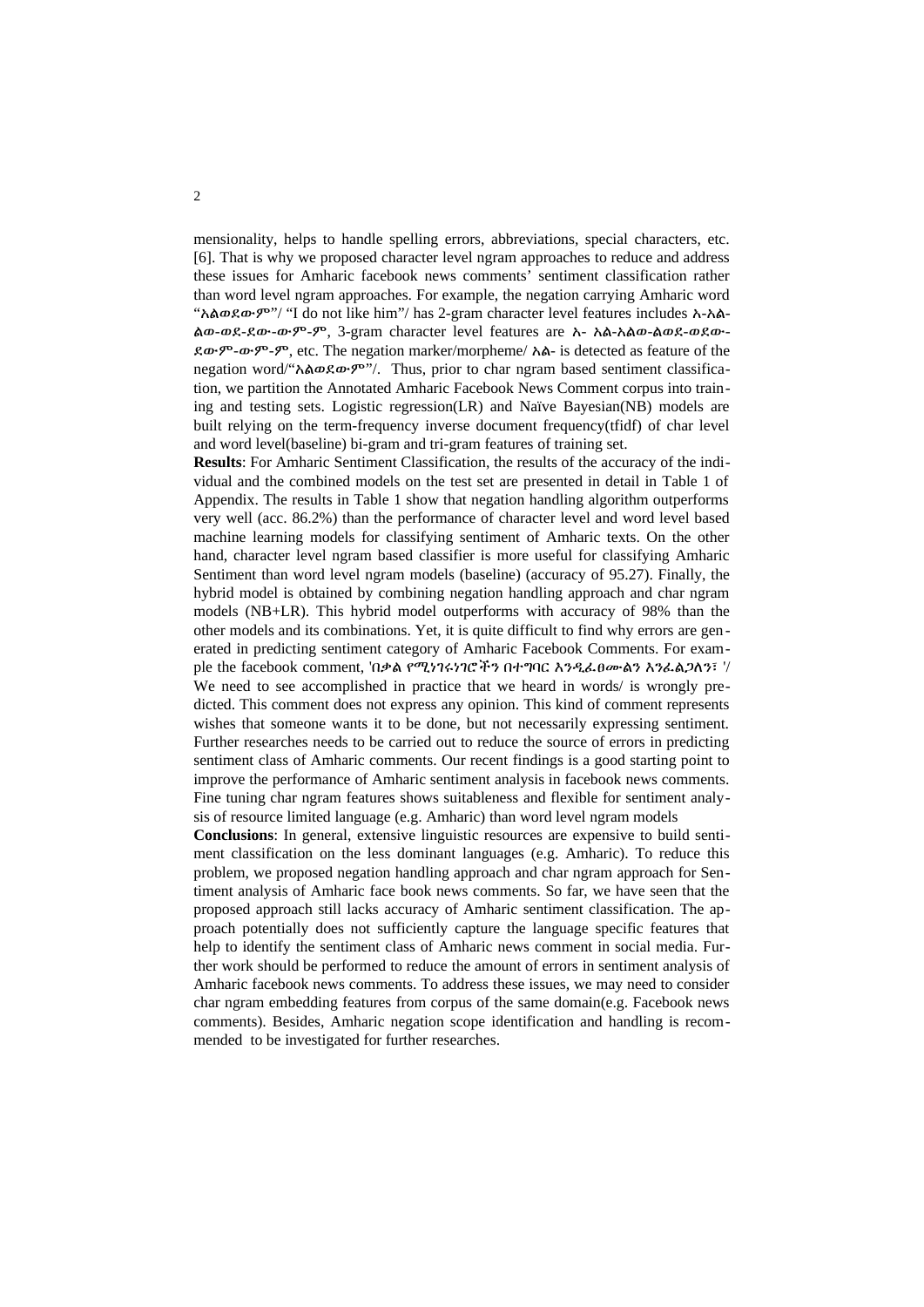## **References**

- 1. Rizkiana Amalia, Moch Arif Bijaksana, and Dhinta Darmantoro. Negation handling in sentiment classification using rule-based adapted from indonesian language syntactic for indonesian text in twitter. In Journal of Physics: Conference Series, volume 971, page 012039. IOP Publishing, 2018.
- 2. Amna Asmi and Tanko Ishaya. Negation identification and calculation in sentiment analysis. In The second international conference on advances in information mining and management, pages 1--7, 2012.
- 3. Claudia Diamantini, Alex Mircoli, and Domenico Potena. A negation handling technique for sentiment analysis. In 2016 International Conference on Collaboration Technologies and Systems (CTS), pages 188--195. IEEE, 2016.
- 4. Martine Enger, Erik Velldal, and Lilja Øvrelid. An open-source tool for negation detection: a maximum-margin approach. In Proceedings of the Workshop Computational Semantics Beyond Events and Roles, pages 64--69, 2017.
- 5. Umar Farooq, Hasan Mansoor, Antoine Nongaillard, Yacine Ouzrout, and Muhammad Abdul Qadir. Negation handling in sentiment analysis at sentence level. JCP, 12(5):470-- 478, 2017.
- 6. Bas Heerschop, Paul van Iterson, Alexander Hogenboom, Flavius Frasincar, and Uzay Kaymak. Accounting for negation in sentiment analysis. In 11th DutchBelgian Information Retrieval Workshop (DIR 2011), pages 38--39, 2011.
- 7. Girma Neshir Alemneh, Andreas Rauber, and Solomon Atnafu. Dictionary Based Amharic Sentiment Lexicon Generation, pages 311--326. 08 2019.